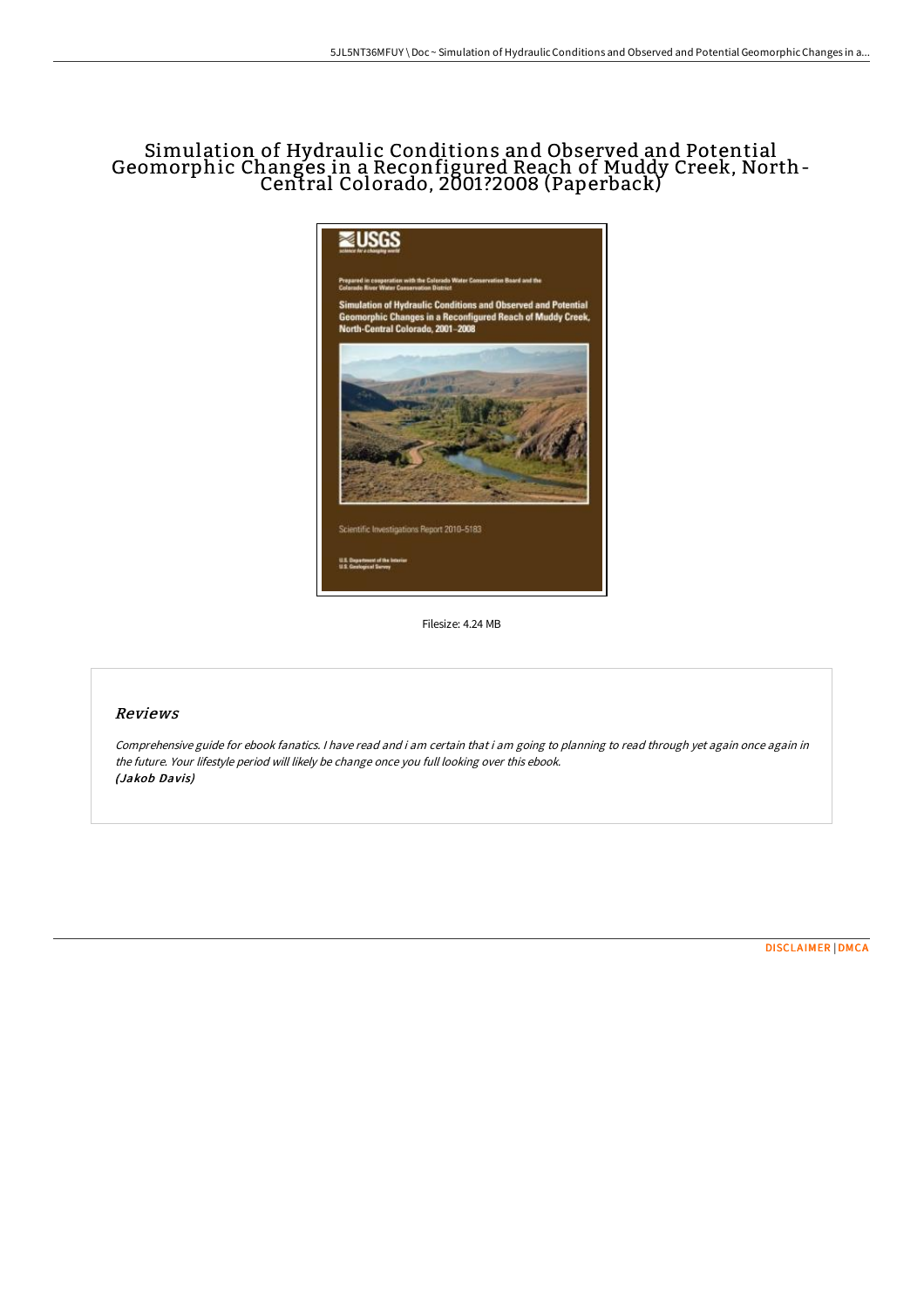### SIMULATION OF HYDRAULIC CONDITIONS AND OBSERVED AND POTENTIAL GEOMORPHIC CHANGES IN A RECONFIGURED REACH OF MUDDY CREEK, NORTH-CENTRAL COLORADO, 2001? 2008 (PAPERBACK)

#### Φ **DOWNLOAD PDF**

Createspace Independent Publishing Platform, United States, 2014. Paperback. Condition: New. Language: English . Brand New Book \*\*\*\*\* Print on Demand \*\*\*\*\*.Muddy Creek near Kremmling, Colorado, is a regulated, meandering, gravel-bed stream that has been monitored for geo-morphic change since 2001. One reach of the creek was reconfig-ured using natural-channel design methods in 2003, providing an opportunity to compare hydraulics in this reach with those in a nearby, unaltered control reach. Streamflow in Muddy Creek has been regulated by Wolford Mountain Reservoir since 1995, but reservoir releases in 2006 and 2008 resulted in out-of-bank floods. The Muddy Creek monitoring program was conducted by the U.S. Geological Survey from 2001 to 2008 in coopera-tion with the Colorado River Water Conservation District, and the streamflow modeling and analysis were conducted in 2008 in cooperation with the Colorado River Water Conservation District and the Colorado Water Conservation Board.

 $\frac{D}{100}$ Read Simulation of Hydraulic Conditions and Observed and Potential Geomorphic Changes in a Reconfigured Reach of Muddy Creek, [North-Central](http://www.bookdirs.com/simulation-of-hydraulic-conditions-and-observed-.html) Colorado, 2001?2008 (Paperback) Online  $\mathbf{E}$ Download PDF Simulation of Hydraulic Conditions and Observed and Potential Geomorphic Changes in a

Reconfigured Reach of Muddy Creek, [North-Central](http://www.bookdirs.com/simulation-of-hydraulic-conditions-and-observed-.html) Colorado, 2001?2008 (Paperback)